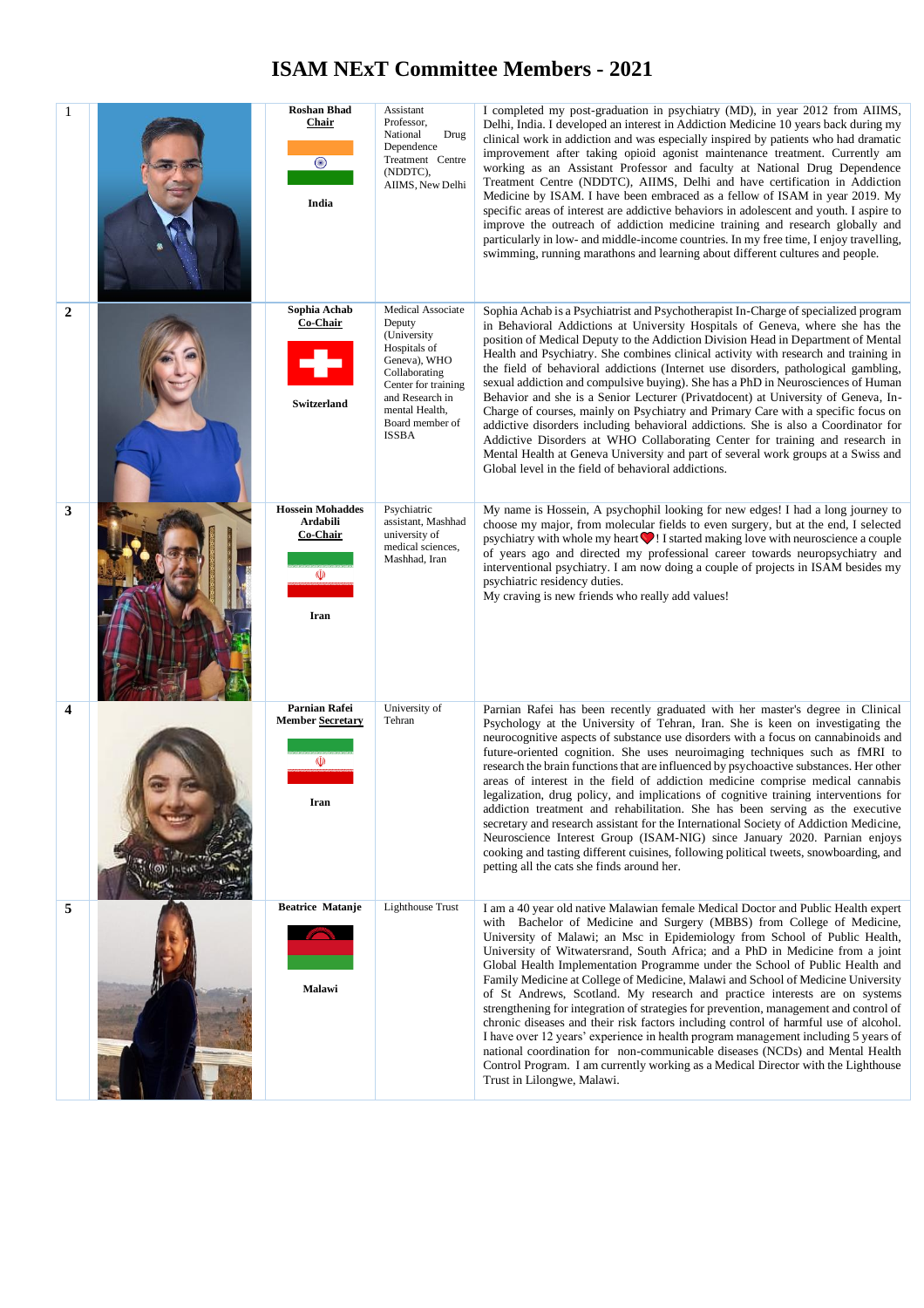| 6              | <b>Bezzina Gianluca</b><br><b>Malta</b> | Specialist in<br>Family<br>Medicine/General<br>Practive at<br>Agenzija SEDQA,<br>The Malta<br>national agency<br>against substance<br>use and<br>behavioural<br>addictions. | Dr Gianluca Bezzina is a specialist in Family Medicine with a special interest in<br>Addiction Medicine. Dr Bezzina graduated from the University of Malta as a Doctor<br>of Medicine and Surgery in 2012, and completed his specialist training in Family<br>Medicine in 2019. He is now furthering his studies in the field of Addiction Medicine,<br>and is one of four doctors working at Sedqa, the national agency offering prevention<br>and treatment for addiction and substance use disorders.<br>His special interests include Substance use in adolescence, as well as behavioural<br>addictions.<br>He is very passionate about music and sports. He represented Malta in the Eurovision<br>Song Contest 2013. He is an active solo artist till this day, and is also the lead singer<br>of bands Funk Initiative, The Tailors, and Pilgrim&King.                                                                                                                                |
|----------------|-----------------------------------------|-----------------------------------------------------------------------------------------------------------------------------------------------------------------------------|-----------------------------------------------------------------------------------------------------------------------------------------------------------------------------------------------------------------------------------------------------------------------------------------------------------------------------------------------------------------------------------------------------------------------------------------------------------------------------------------------------------------------------------------------------------------------------------------------------------------------------------------------------------------------------------------------------------------------------------------------------------------------------------------------------------------------------------------------------------------------------------------------------------------------------------------------------------------------------------------------|
| $\overline{7}$ | <b>Chia-Chun Hung</b><br><b>Taiwan</b>  | Bali Psychiatric<br>Center, Taiwan                                                                                                                                          | I'd like to watch movies, singing, and dancing. My recent researches focus on brain<br>imaging of patients with chronic ketamine use.                                                                                                                                                                                                                                                                                                                                                                                                                                                                                                                                                                                                                                                                                                                                                                                                                                                         |
| 8              | <b>Danielle Jackson</b><br><b>USA</b>   | Psychiatry<br>resident at Yale                                                                                                                                              | Dr. Jackson is a senior resident in general psychiatry at Yale University.<br>She is passionate about health equity and policy change in mental health and<br>addiction. As scholar in the inaugural cohort of Recognizing and Eliminating<br>disparities in Addiction through Culturally Informed Healthcare (REACH program)<br>she received unique training in the health equity and policy of addiction. She<br>contributes to policy literature, legislative feedback and advocacy initiatives. She has<br>collaborated with organizations to provide online workshops and lectures on<br>healthcare inequity and its effect on mental health and substance use disorder<br>treatment access and outcomes in underserved communities.<br>She currently holds national leadership positions as a SAMHSA Substance Abuse<br>Fellow, the American Psychiatric Association- Caucus of Black Psychiatrists and the<br>American Academy of Addiction Psychiatry liaison to ISAM-NeXT committee. |
| 9              | <b>Enjeline Hanafi</b><br>Indonesia     | Department of<br>Psychiatry<br>Universitas,<br>Jakarta,<br>Indonesia                                                                                                        | My interest involves the topic of behavioral addiction, particularly internet related<br>addiction (such as online gaming, social media, pornography, and pathological<br>gambling). My alma mater is Universitas Indonesia and University of Melbourne,<br>Australia. Currently, I am working as a lecturer and medical staff in the Department<br>of Psychiatry Universitas Indonesia, Cipto Mangunkusumo Hospital.                                                                                                                                                                                                                                                                                                                                                                                                                                                                                                                                                                         |
| 10             | <b>Erna Gunnthorsdottir</b><br>Ísland   | Medical doctor<br>at SAA<br>detoxification<br>center                                                                                                                        | A 36 year old mother of three. I've worked in the field of addiction medicine since<br>2014. I'm a registered nurse and a medical doctor                                                                                                                                                                                                                                                                                                                                                                                                                                                                                                                                                                                                                                                                                                                                                                                                                                                      |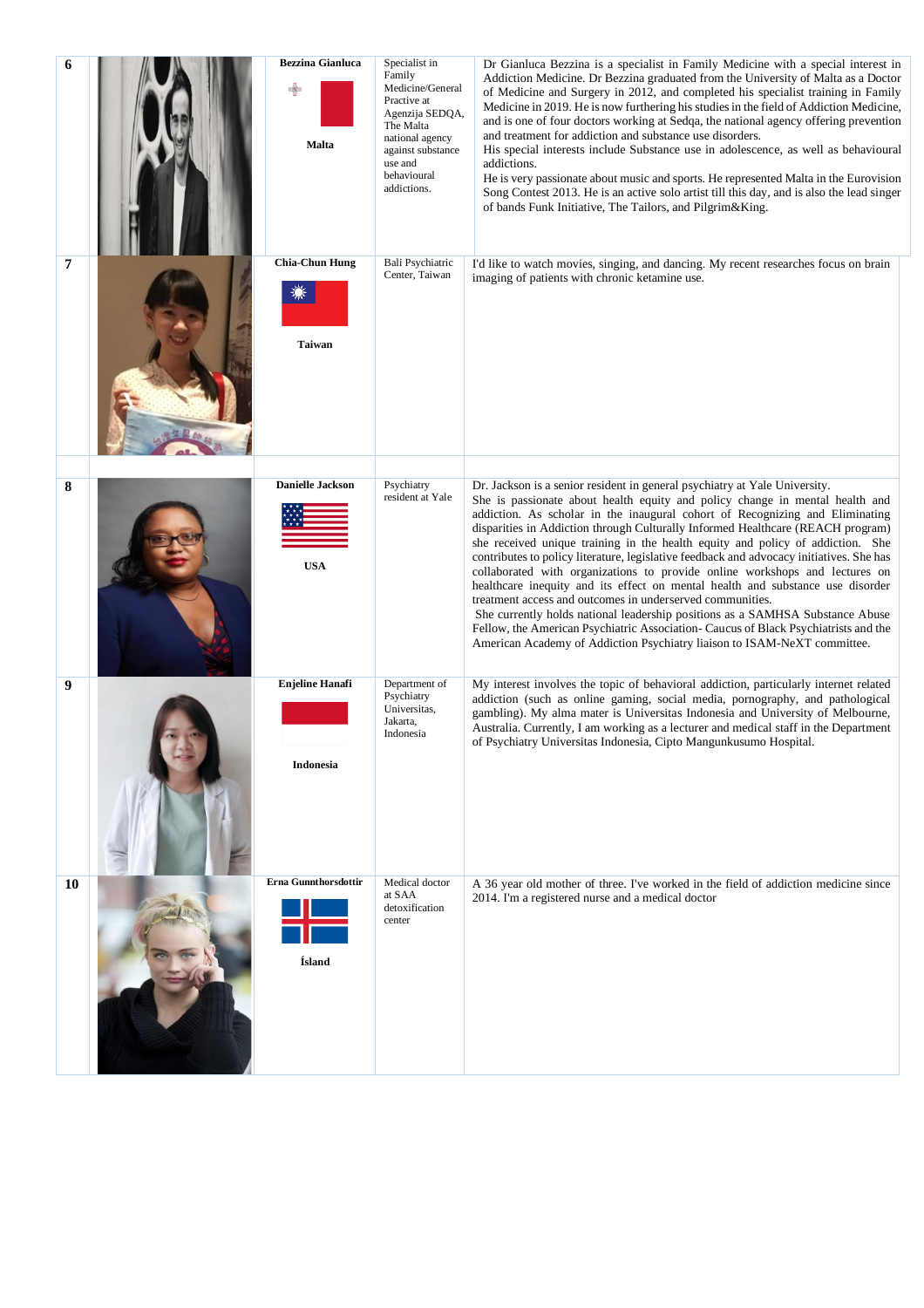| 11 | <b>Francina Fonseca</b><br>Spain     | Addiction<br>Department;<br>Neuropsychiatr<br>y and<br>Addictions<br>Institute; Parc<br>de Salut Mar | Born in Barcelona, obtained my Medical degree in 1996. I have been interested in<br>psychiatry from the begining and in Addiction when I started the specialization<br>training. I have been working in Hospital del Mar (Barcelona), in the Addiction Unit<br>since 2001. I have obtained my PhD in 2010, in the field of pharmacogenomics in<br>response to methadone maintenance treatment. My research interests have been<br>focused in recent years in biomarkers of dual depression and now I am the co-PI of<br>a research project aiming to find biomarkers of deual depression, also, from a gender<br>perspective.<br>In my personal life, my main hobby is photography and cinema. Also a yoga<br>practitioner since 10 years ago.                                                                                                                                                                                                                                                                                                                                                                                                                                                                                                                                                                                                                                                                                                                                                                                                        |
|----|--------------------------------------|------------------------------------------------------------------------------------------------------|-------------------------------------------------------------------------------------------------------------------------------------------------------------------------------------------------------------------------------------------------------------------------------------------------------------------------------------------------------------------------------------------------------------------------------------------------------------------------------------------------------------------------------------------------------------------------------------------------------------------------------------------------------------------------------------------------------------------------------------------------------------------------------------------------------------------------------------------------------------------------------------------------------------------------------------------------------------------------------------------------------------------------------------------------------------------------------------------------------------------------------------------------------------------------------------------------------------------------------------------------------------------------------------------------------------------------------------------------------------------------------------------------------------------------------------------------------------------------------------------------------------------------------------------------------|
| 12 | <b>Georgios Tzeferakos</b><br>Greece | Hellenic<br>Psychiatric<br>Association                                                               | Dr. Tzeferakos has a lot of experience in the fields of Forensic Psychiatry and Dual Diagnosis and in the<br>management of difficult and dangerous patients, who present with severe and enduring mental health<br>difficulties as well as in the field of geriatric psychiatry. He is president of Board of a Association for<br>Regional Development and Mental Health (EPAPSY) and was appointed Director of Education,<br>Research and Validation at the same NGO. Head of the Forensic Psychiatry and Dual Diagnosis Sections<br>of the Hellenic Psychiatric Association and Resident Senior Psychiatrist in the mobile mental health units<br>for West Cyclades with the EPAPSY an organisation offering psychosocial rehabilitation services<br>(Assertive Community Treatment, individual and group psychotherapy, psychiatric care etc) to patients<br>with a range of moderate to severe mental health difficulties including psychosis, depression,<br>somatoform, affective, personality disorders etc. He is the author of numerous publications in both<br>international and Greek journals and has served as editor of the ATI Forensic Psychiatric Journal since<br>2012 as well as a review editor in forensic psychiatry for Frontiers in Psychiatry. He has an ongoing and<br>consistent presence as a speaker in both Greek and international psychiatric conferences, whilst his<br>research interests include dual diagnosis, forensic psychiatry, involuntary psychiatric admissions,<br>suicidality and community psychiatry. |
| 13 | <b>Hussien Elkholy</b><br>Egypt      | Ain Shams<br>University,<br>Egypt                                                                    | Dr Elkholy (MBBCh, MSc, MD, MRCPsych) is an Associate Professor and<br>consultant of psychiatry in the Department of Neurology and Psychiatry, Faculty of<br>Medicine, Ain Shams University, Egypt. Dr Elkholy's areas of interest include<br>general adult psychiatry, addiction and liaison psychiatry. He acted as co-director of<br>tobacco control and cessation unit in the Institute of Psychiatry, Ain Shams<br>University. Dr Elkholy's research interests in the field of addiction are tobacco<br>dependence and addictive behaviours. He is a member of several editorial boards,<br>and is a handling editor in the British Journal of Psychiatry International. Dr Elkholy<br>is also the current co-chair of the Section on Education in Psychiatry in the World<br>Psychiatric Association and a member of the Training and Education Committee in<br>ISAM.                                                                                                                                                                                                                                                                                                                                                                                                                                                                                                                                                                                                                                                                           |
| 14 | <b>Jenna Butner</b><br><b>USA</b>    | CUNY and<br>Yale School of<br>Medicine, USA                                                          | Jenna Butner is an addiction medicine and family medicine physician born and raised<br>in New York City. She completed residency in family medicine in the South Bronx<br>at Bronx Lebanon Hospital, and completed two fellowships in hospice and palliative<br>medicine at Mount Sinai Beth Israel in NYC, and addiction medicine at Yale<br>University School of Medicine.<br>She is passionate about treating hepatitis C and HIV in patients with substance use<br>disorders. Her treatment approach to substance use disorders, particularly opioid use<br>disorders, is through a harm reduction<br>model, and she is an advocate for decreasing stigma of SUDs and mental health.<br>She is also a 500-hour certified Jivamukti yoga instructor, with additional training in<br>12-step and trauma-informed yoga.                                                                                                                                                                                                                                                                                                                                                                                                                                                                                                                                                                                                                                                                                                                              |
| 15 | <b>Jiang LONG</b><br>China           | Shanghai<br>Mental Health<br>Center,<br>Shanghai Jiao<br>Tong<br>University<br>School of<br>Medicine | M.D. and Ph. D. in mental health and psychiatry with integrated education<br>background and extensive working experience on addiction in mental health<br>facilities.                                                                                                                                                                                                                                                                                                                                                                                                                                                                                                                                                                                                                                                                                                                                                                                                                                                                                                                                                                                                                                                                                                                                                                                                                                                                                                                                                                                 |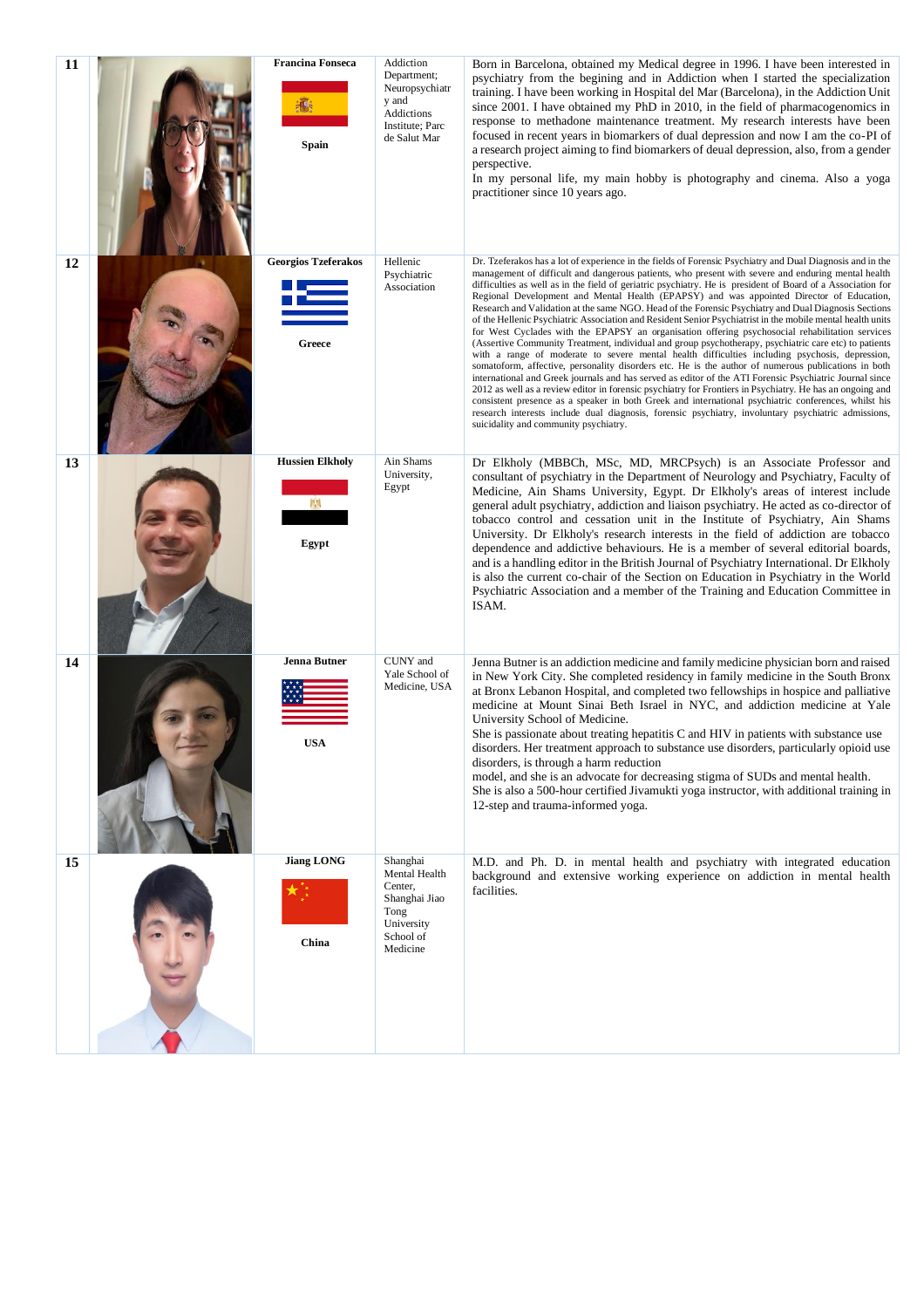| 16 | <b>Katrine Melby</b><br>Norway   | Department of<br>clinical<br>pharmacology,<br>St. Olav<br>University<br>Hospital,<br>Trondheim,<br>Norway                                                                                                                             | I am the mother of two, and a physician working in clinical pharmacology and<br>addiction medicine in Trondheim, Norway. I completed my PhD on a double-blind<br>RCT in treatment of alcohol dependence in 2020. This project gave me the<br>opportunity to present my research in different conferences, due to the Late-Breaking<br>Abstract Award at ASAM 2017, the NIDA-travel grant at the ISAM annual meeting<br>in 2018, IDARS travel grant 2019 and Volterra conference 2020 (postponed to 2022).<br>I am a board member of BRACT, a biological research group with focus on<br>pharmacology, addiction medicine, toxicology and neurology, and I hope to be able<br>to continue working on projects with international collaboration in the future. My<br>goal is to do more research on pharmacological treatment in addiction disorders in<br>order to improve the treatment available today, and get to know more about research<br>and treatment of addiction in other countries.                                                                                                                                                                                                                                                                                                                                                                                                                                                                                                                                                                                                                                                                                                                 |
|----|----------------------------------|---------------------------------------------------------------------------------------------------------------------------------------------------------------------------------------------------------------------------------------|----------------------------------------------------------------------------------------------------------------------------------------------------------------------------------------------------------------------------------------------------------------------------------------------------------------------------------------------------------------------------------------------------------------------------------------------------------------------------------------------------------------------------------------------------------------------------------------------------------------------------------------------------------------------------------------------------------------------------------------------------------------------------------------------------------------------------------------------------------------------------------------------------------------------------------------------------------------------------------------------------------------------------------------------------------------------------------------------------------------------------------------------------------------------------------------------------------------------------------------------------------------------------------------------------------------------------------------------------------------------------------------------------------------------------------------------------------------------------------------------------------------------------------------------------------------------------------------------------------------------------------------------------------------------------------------------------------------|
| 17 | <b>Kelly Ridley</b><br>Australia | West Australian<br>Country Health                                                                                                                                                                                                     | I am an Addiction Psychiatrist working in a country town in rural Western Australia.<br>I've recently finished my specialist training and a Masters in Public Health. I love<br>teaching students at our local Rural Clinical School and to other health professionals<br>across the state. Most recently I have been working on policies, procedures and<br>publication relating to how tobacco smoking and nicotine dependence is managed in<br>our<br>state.<br>When I'm not at work I like to explore the beautiful region I work in and take<br>advantage of the local produce and wineries. In other times I like to keep a work-life<br>balance by jet setting off to new destinations, but more recently I have had to settle<br>the wanderlust by trying new foods in the kitchen at home.                                                                                                                                                                                                                                                                                                                                                                                                                                                                                                                                                                                                                                                                                                                                                                                                                                                                                                            |
| 18 | Laura Orsolini<br><b>Italy</b>   | Psychiatrist and<br>clinical<br>researcher at<br>Hertfordshire<br>University,<br>Hatfield, Uk and<br>Department of<br>Clinical<br>Neurosciences/D<br>IMSC, School of<br>Medicine,<br>Polytechnic<br>Univ. of Marche,<br>Ancona, Italy | Dr Laura Orsolini is a M.D., Addiction, Forensic and General Adult Psychiatrist, Clinical Researcher at<br>the Unit of Clinical Psychiatry, Department of Clinical Neurosciences/DIMSC, School of Medicine,<br>Polytechnic University of Marche, Ancona, Italy and Research Fellow at the Psychopharmacology Drug<br>Misuse and NPS Research Unit, School of Life and Medical Sciences, University of Hertfordshire,<br>Hatfield, Herts, UK. She was post-doc senior research assistant at the Psychopharmacology Drug Misuse<br>and NPS Research Unit, School of Life and Medical Sciences, University of Hertfordshire within the<br>EU-funded SON, EU-MADNESS and EPS/NPS projects working in the field of Novel Psychoactive<br>Substances (NPS), Legal Highs/Designer Drugs, drug-related dark web and deepweb activities,<br>cybercommunities of e-psychonauts, profiling of new drug consumers. She is currently working in<br>clinical and research activities in the field of Youth Mental Health, particularly focussing on web-based<br>psychopathology, digital and behavioural addictions as well as Digital Psychiatry in Youth Mental<br>Health and Addictions. She obtained a MSc in Forensic Psychiatry, Criminology, PGCert in Forensic<br>Psychology, MSc in Health Economy and Management. She is board member of the ECPC committee<br>of the Italian Society of Psychiatry (SIP), Italian Society of Social Psychiatry (SIPS), secretary of the<br>TeleMental Health section of the European Psychiatric Association (EPA), member of the WPA sections<br>of Informatics, Addictions and ECPC, board member of the task force on "e-Mental Health" of the SIPS,<br>member of the NECPAM. |
| 19 | Mandana Sadeghi<br>(Ü)<br>Iran   | Technical<br>manager of<br>Aftab<br>Mehrvarzi<br>clinic                                                                                                                                                                               | I am hardworking and eager to learn.                                                                                                                                                                                                                                                                                                                                                                                                                                                                                                                                                                                                                                                                                                                                                                                                                                                                                                                                                                                                                                                                                                                                                                                                                                                                                                                                                                                                                                                                                                                                                                                                                                                                           |
| 20 | Mehdi Farokhnia<br><b>USA</b>    | NIDA and<br>NIAAA, NIH                                                                                                                                                                                                                | Dr. Farokhnia is a Staff Scientist in the Section on Clinical Psychoneuroendocrinology and<br>Neuropsychopharmacology (CPN), a research group jointly supported by the National Institute<br>on Drug Abuse (NIDA) Intramural Research Program and the National Institute on Alcohol<br>Abuse and Alcoholism (NIAAA) Division of Intramural Clinical and Biological Research at the<br>National Institutes of Health (NIH). Dr. Farokhnia received his medical degree from Tehran<br>University of Medical Sciences and completed a postdoctoral fellowship, supported by an<br>Intramural Research Training Award, in Dr. Lorenzo Leggio's lab at the NIH Clinical Center.<br>Dr. Farokhnia's research has been focused on understanding the neurobiology of addictive<br>behaviors and identifying/testing novel therapeutic targets for alcohol and other substance use<br>disorders. He utilizes a combination of behavioral, pharmacological, genetic, and neuroimaging<br>methods and is also interested in investigating innovative human laboratory approaches to<br>facilitate the crosstalk between preclinical and clinical research, with a particular focus on<br>behavioral pharmacology and substance use. Another line of research that Dr. Farokhnia is<br>pursuing includes using big data to characterize possible biobehavioral substrates of health<br>disparity (e.g., racial disparity) in risk/resilience to addiction and other mental health disorders.                                                                                                                                                                                                                               |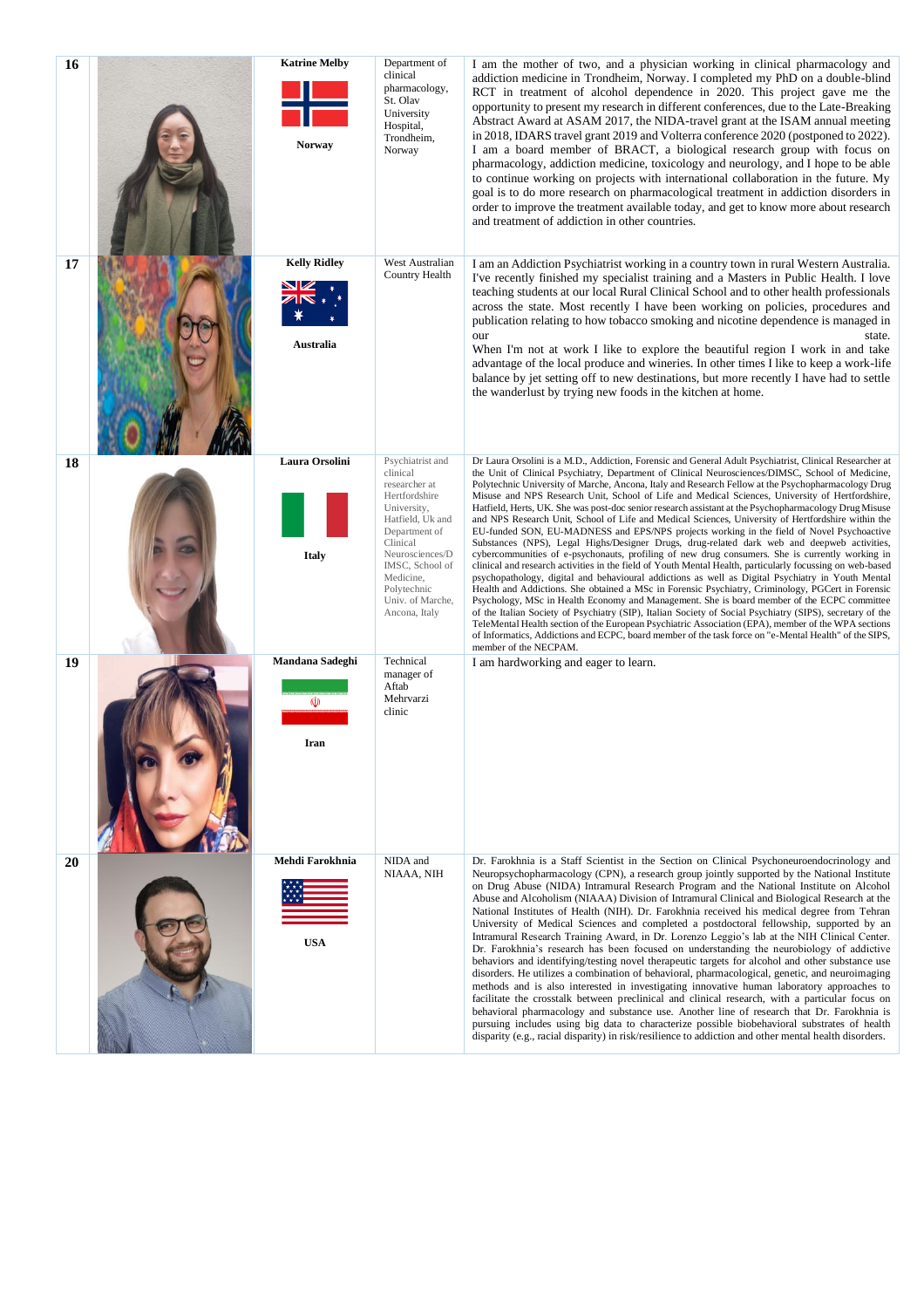| 21 | Mehrnoosh Vahidi<br>(Ū)<br>Iran        | Tehran<br>University of<br>Medical<br>Sciences                                            | Finishing my medical school years in 2107, I decided to continue my path as a<br>Psychiatrist derived by the passion to help people understand their mind and self. As<br>a psychiatric resident at Tehran university of medical sciences, I got involved with<br>ISAM endeavors to help people with addiction problems and now I am more and<br>more looking forward to reach ISAM NExT goals through working together<br>internationally to refine addiction-related services.                                                                                                                                                                                                                                                                                                                                                                                                                                                                                                                                                                                                                                                                                                                                                                                                                                                                                                                                                                                                                                                                                                                                                                                                                             |
|----|----------------------------------------|-------------------------------------------------------------------------------------------|--------------------------------------------------------------------------------------------------------------------------------------------------------------------------------------------------------------------------------------------------------------------------------------------------------------------------------------------------------------------------------------------------------------------------------------------------------------------------------------------------------------------------------------------------------------------------------------------------------------------------------------------------------------------------------------------------------------------------------------------------------------------------------------------------------------------------------------------------------------------------------------------------------------------------------------------------------------------------------------------------------------------------------------------------------------------------------------------------------------------------------------------------------------------------------------------------------------------------------------------------------------------------------------------------------------------------------------------------------------------------------------------------------------------------------------------------------------------------------------------------------------------------------------------------------------------------------------------------------------------------------------------------------------------------------------------------------------|
| 22 | Mitika Kanabar<br><b>USA</b>           | CSAM/ISAM                                                                                 | Dr. Mitika Kanabar is a board-certified Addiction Medicine, Lifestyle Medicine and<br>Family Medicine physician practicing in California, USA. Dr. Kanabar did her<br>medical school in India, then completed her Master's in Public Health in<br>Epidemiology from the University of Minnesota. After her residency in Family<br>Medicine in Minnesota, she moved to California for her fellowship in Addiction<br>Medicine at Stanford University. She also participated in the Research in Addiction<br>Medicine Scholars Program at Boston University and researched on benzodiazepine<br>use trends. Currently Dr. Kanabar serves on the membership committee for<br>California Society of Addiction Medicine and has previously served as a conference<br>planner for the same. Dr. Kanabar's interests are in research and publications. She is<br>passionate about holistic care for people suffering from substance use disorders and<br>is interested in behavioral addictions. Dr. Kanabar has been involved in giving talks<br>locally and internationally to disseminate information about the disease of addiction<br>and has also participated in podcasts.                                                                                                                                                                                                                                                                                                                                                                                                                                                                                                                                   |
| 23 | <b>Mohammed Aljneibi</b><br><b>UAE</b> | Consultant<br>psychiatrist at<br>National<br>Rehabilitation<br>Centre, UAE                | Dr Mohammed is an Arab board-certified psychiatrist with extensive experience in<br>diagnosing and treating mentally ill patients with various psychiatric problems across<br>different age groups in different settings. Expert in treating general adult psychiatry<br>patients and patients with addiction and/or other co-morbid psychiatric disorders.<br>Currently Dr Mohammed is working as consultant psychiatrist At National<br>rehabilitation center in AbuDhabi.<br>Graduated from college of medicine, United Arab Emirates University, in 2006,<br>competed his training in psychiatry at Tawam and Alain hospitals in 2011, got his<br>Arab board certificate in psychiatry in 2012.                                                                                                                                                                                                                                                                                                                                                                                                                                                                                                                                                                                                                                                                                                                                                                                                                                                                                                                                                                                                          |
| 24 | Paolo Grandinetti                      | Addictions<br>Service, Dept.<br>Territorial<br>Services, ASL<br>Teramo,<br>Teramo, Italy. | Dr Paolo Grandinetti is a psychiatrist and currently Co-chair of NECPAM.                                                                                                                                                                                                                                                                                                                                                                                                                                                                                                                                                                                                                                                                                                                                                                                                                                                                                                                                                                                                                                                                                                                                                                                                                                                                                                                                                                                                                                                                                                                                                                                                                                     |
| 25 | <b>Paxton Bach</b><br>Canada           | University of<br><b>British</b><br>Columbia                                               | Paxton Bach MD, MSc, ABIM, FRCPC, CISAM, FASAM is a post-doctoral research fellow with the<br>BC Centre on Substance Use and a Clinical Assistant Professor in the Department of Medicine at the<br>University of British Columbia. He additionally serves as the Director for the BCCSU Clinical Addiction<br>Medicine Fellowship Program, and works as an addiction medicine physician and preceptor at St. Paul's<br>Hospital, in Vancouver, Canada. Dr. Bach conducts research in the area of opioid and stimulant use<br>disorders, with a focus on epidemiologic trends in use and on the development of evidence-based<br>treatment strategies. He is additionally interested in the management of complex medical co-morbidities<br>in patients with concurrent substance use disorders, and exploring innovative ways to improve the care<br>of this vulnerable population. Dr. Bach completed his undergraduate medical training at Queen's<br>University in Kingston, Ontario, before relocating to the University of British Columbia in Vancouver,<br>British Columbia, for a residency in internal medicine. He has since completed clinical fellowships in<br>General Internal Medicine and Addiction Medicine, along with the Canada Addiction Medicine Research<br>Fellowship. He has received numerous awards and recognitions for his work, including participation in<br>the NIDA funded Research in Addiction Medicine Scholars program, operated jointly through Boston<br>University and the Yale School of Medicine. He is certified as an addiction medicine specialist through<br>the International Society of Addiction Medicine and the American Board of Preventative Medicine. |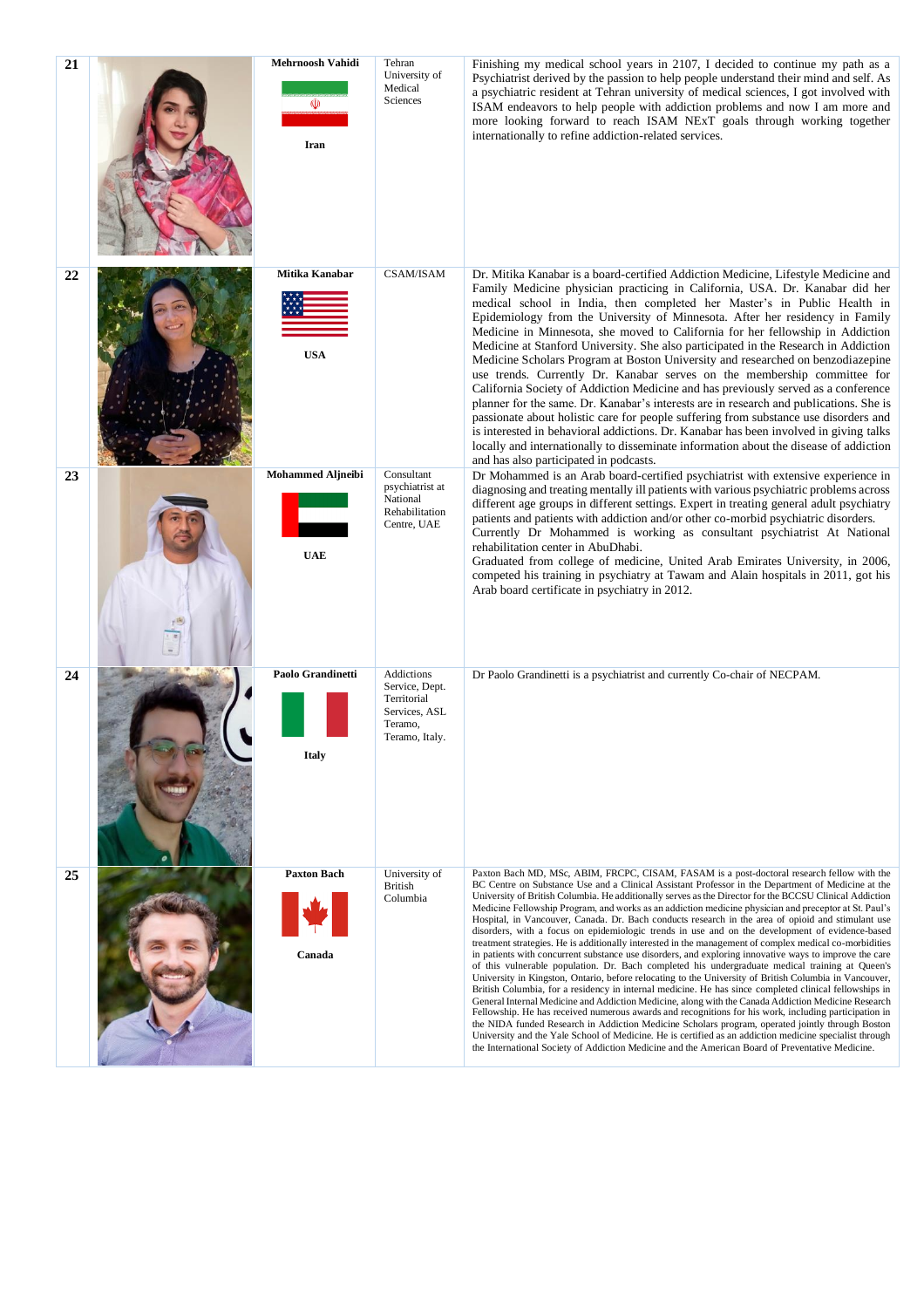| 26 | <b>Serenella Tolomeo</b><br>$\mathbb{G}$<br><b>Singapore</b> | National<br>University of<br>Singapore<br>(NUS)                                                                      | Dr Serenella Tolomeo currently works at the National University of Singapore. Her<br>research focuses on determining brain pathophysiological mechanisms underlying<br>psychiatric and addictive disorders. Her research goals integrate cognitive<br>neuroimaging<br>neuroscience,<br>psychiatry.<br>and<br><b>EMPLOYMENTS</b><br>2019-Present. Postdoctoral Research Fellow, Department of Psychology, National<br>University<br>of<br>Singapore.<br>2018-2019 Research Fellow, School of Medicine, University of St Andrews.<br>2012-2014 Research Assistant, School of Medicine, University of Dundee.<br><b>EDUCATION</b><br>2020 Ph.D. Neuroscience and Neuroimaging, Medical School, University of Dundee,<br>UK.<br>2012 M.Sc. Cognitive Neuroscience, University of Milano-Bicocca, Milan, Italy.<br>2010 B.Sc. Neuropsychology, University of Milano-Bicocca, Milan, Italy. |
|----|--------------------------------------------------------------|----------------------------------------------------------------------------------------------------------------------|---------------------------------------------------------------------------------------------------------------------------------------------------------------------------------------------------------------------------------------------------------------------------------------------------------------------------------------------------------------------------------------------------------------------------------------------------------------------------------------------------------------------------------------------------------------------------------------------------------------------------------------------------------------------------------------------------------------------------------------------------------------------------------------------------------------------------------------------------------------------------------------|
| 27 | <b>Sung Young Huh</b><br>Korea, Rep                          | <b>Pusan National</b><br>University<br>Yangsan<br>Hospital                                                           | My name is Sung Young Huh. I am pleased to meet to you. I am interested in alcohol<br>and behavioral addiction. I'm a quiet type in a unfamiliar situation. But I can talk well<br>when I get close. So I want to get close to you with this meeting.                                                                                                                                                                                                                                                                                                                                                                                                                                                                                                                                                                                                                                 |
| 28 | Venkata Lakshmi<br>Narasimha<br>$\odot$<br>India             | Assistant<br>Professor<br>Psychiatry, All<br>India Institute<br>of Medical<br>Sciences<br>(AIIMS),<br>Deoghar, India | I became passionate about Addiction during my post-graduation and later I did my<br>specialized training in Addiction Psychiatry for 4 years. I am also certified by ISAM<br>in Addiction Medicine. Clinically, I am good at handing complications related to<br>alcohol and I published many articles related to it. Academically, I am a good teacher<br>and I love teaching post graduates in psychiatry. Personally, I am an Ultra-marathon<br>runner and I have an hobby of running at different places, terrains and continents.                                                                                                                                                                                                                                                                                                                                                |
| 29 | <b>Vicky Phan</b><br>Australia                               | Turning<br>Point/Monash<br>Addiction<br>Research<br>Centre                                                           | Vicky Phan has experience working across alcohol and other drug and mental health<br>services in both NSW and Victoria, and believes in a holistic and person-centred<br>approach when working with people and their families. Her areas of interest include<br>mental health comorbidity, harm minimisation, pharmacotherapy, training and<br>education. Outside of medicine she enjoys travel and the arts.                                                                                                                                                                                                                                                                                                                                                                                                                                                                         |
| 30 | <b>Wafaa Elsawy</b><br>Egypt                                 | Alexandria<br>University,<br>Egypt                                                                                   | A medical doctor, graduated at Faculty of Medicine in Alexandria University, Egypt.<br>After my bachelor degree I pursued my passion for public health and received my<br>Master in Public health, majoring Epidemiology at Alexandria University as well in<br>2018. My Thesis was focused on mental health and at that time I developed a deeper<br>interest in the field of public mental health and I currently work at the Mental Health<br>and Substance Use unit at the Non communicable diseases department of the Eastern<br>Mediterranean Region Office of the World Health Organization in Cairo.                                                                                                                                                                                                                                                                          |